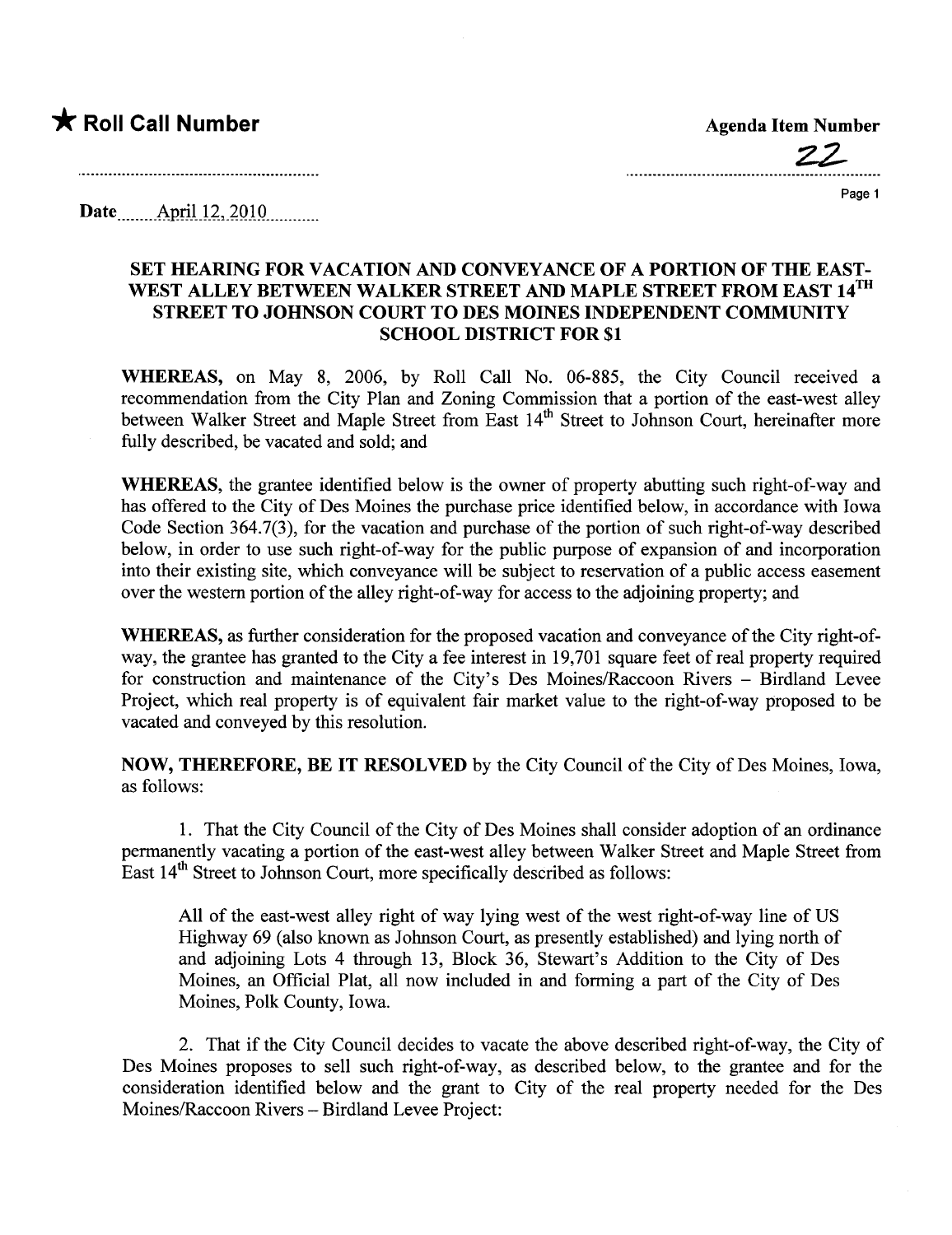## \* Roll Call Number Agenda Item Number

Date <u>\_\_\_\_\_</u> April 12, 2010

To: Des Moines Independent Community School District for \$1

All of the vacated east-west alley right of way lying west of the west right-of-way line of US Highway 69 (also known as Johnson Court, as presently established) and lying north of and adjoining Lots 4 through 13, Block 36, Stewar's Addition to the City of Des Moines, an Official Plat, all now included in and forming a part of the City of Des Moines, Polk County, Iowa.

3. That the meeting of the City Council at which the adoption of said ordinance and the sale and conveyance of such real estate is to be considered shall be on April 26, 2010, said meeting to be held at 5:00 p.m., in the City Council Chamber, City Hall, 400 Robert D. Ray Drive, Des Moines, Iowa.

4. That the City Clerk is hereby authorized and directed to publish notice of said proposal in the form hereto attached all in accordance with §362.3 of the Iowa Code.

5. There will be no proceeds associated with the sale of this property.

Moved by to adopt.

APPROVED AS TO FORM:

K. hank

Glenna K. Fra

| <b>Assistant City Attorney</b> |  |  |  |                 |                                                                                                                                                                                                         |
|--------------------------------|--|--|--|-----------------|---------------------------------------------------------------------------------------------------------------------------------------------------------------------------------------------------------|
|                                |  |  |  |                 |                                                                                                                                                                                                         |
| <b>COWNIE</b>                  |  |  |  |                 |                                                                                                                                                                                                         |
| <b>COLEMAN</b>                 |  |  |  |                 | I, DIANE RAUH, City Clerk of said City hereby<br>certify that at a meeting of the City Council of<br>said City of Des Moines, held on the above date,<br>among other proceedings the above was adopted. |
| <b>GRIESS</b>                  |  |  |  |                 |                                                                                                                                                                                                         |
| <b>HENSLEY</b>                 |  |  |  |                 |                                                                                                                                                                                                         |
| <b>MAHAFFEY</b>                |  |  |  |                 |                                                                                                                                                                                                         |
| <b>MEYER</b>                   |  |  |  |                 | IN WITNESS WHEREOF, I have hereunto set my<br>hand and affixed my seal the day and year first<br>above written.                                                                                         |
| <b>MOORE</b>                   |  |  |  |                 |                                                                                                                                                                                                         |
| <b>TOTAL</b>                   |  |  |  |                 |                                                                                                                                                                                                         |
| <b>MOTION CARRIED</b>          |  |  |  | <b>APPROVED</b> |                                                                                                                                                                                                         |
|                                |  |  |  | Mayor           | City Clerk                                                                                                                                                                                              |

22-

Page 2